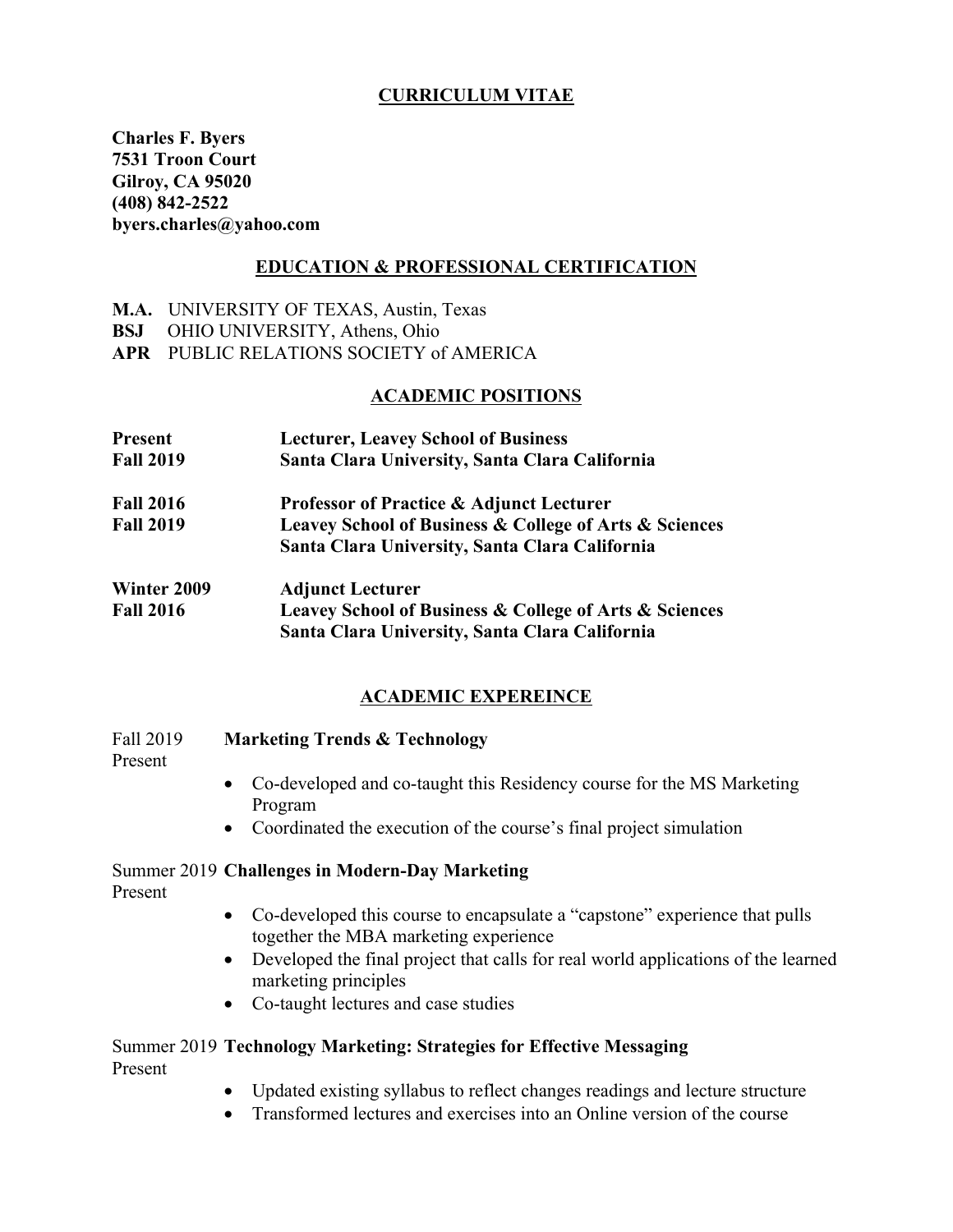# **Charles F. Byers Page 2 of 11**

| Fall 2017<br>Present   | <b>Introduction to Marketing Principles</b>                                                                                          |
|------------------------|--------------------------------------------------------------------------------------------------------------------------------------|
|                        | Developed course syllabus for a new 1-credit course as part of the MS Data<br><b>Analytics Curriculum</b>                            |
|                        | Developed custom text book for the course                                                                                            |
|                        | Developed a course reader that included selected case studies to illustrate key<br>$\bullet$<br>marketing concepts                   |
| Fall 2016<br>Present   | <b>Social Media Marketing</b>                                                                                                        |
|                        | Developed syllabus to reflect both the earned and paid elements of social<br>$\bullet$<br>media marketing                            |
|                        | Selected text books that adequately documented all aspects of social media<br>$\bullet$<br>marketing                                 |
|                        | Developed lectures on strategic topics<br>$\bullet$                                                                                  |
|                        | Created a real-life class project so that students could apply social media<br>$\bullet$<br>marketing skills.                        |
|                        | Obtained guest speakers from major platforms  Google, Facebook and<br>Twitter and others  to outline paid and owned media principles |
| Spring 2014<br>Present | <b>MBA Thesis &amp; Special Projects</b>                                                                                             |
|                        | Advise MBA students on the development and completion of graduate thesis<br>$\bullet$                                                |
|                        | and special projects                                                                                                                 |
| Fall 2012<br>Present   | <b>Marketing 186 Integrated Marketing Communications</b>                                                                             |
|                        | Adapted custom text book to enhance learning outcome objectives.<br>$\bullet$                                                        |
|                        | Developed hands-on class project model that responds to a real-world                                                                 |
|                        | problem.<br>Added a case study module to reinforce key concepts.<br>$\bullet$                                                        |
| Winter 2011<br>Present | <b>Marketing 3712 Achieving Brand Leadership</b>                                                                                     |
|                        | Co-developed graduate level brand management course.                                                                                 |
|                        | Designed custom reader and case-based learning materials for the course.<br>٠<br>Developed course syllabus.<br>$\bullet$             |
|                        | Developed lectures combining outside readings and professional brand<br>management experience.                                       |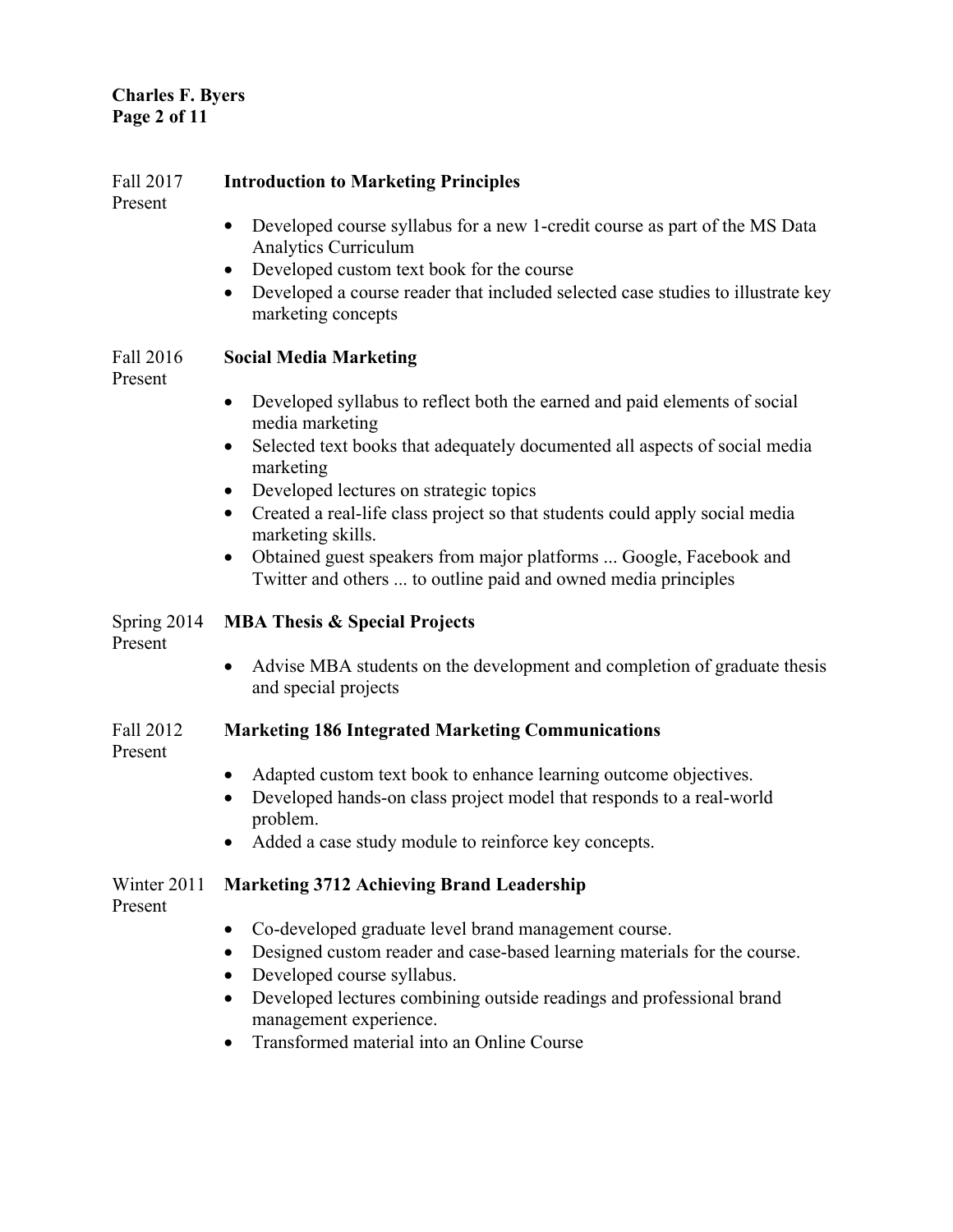# **Charles F. Byers Page 3 of 11**

Winter 2009 **Marketing 3596 Integrated Marketing Communications** Present

- Developed custom text book for the course.
- Researched and selected course case studies.
- Developed course syllabus.
- Developed lectures combining text book materials and outside readings with heavy emphasis on professional experience.
- Developed a calendar of guest lecturers to illuminate course topics.
- Transformed material into an Online Course

### **Lecturer, Santa Clara University Department of Communication**

# Spring 2016 **Comm 196 Public Relations Capstone**

Spring 2019

- Revised existing syllabus to create review of key communications concepts
- Reorganized class project structure
- Recruited two real-life class project

### Summer 2014 **Comm 199 Public Relations Independent Studies** Spring 2019

- Developed independent study syllabus and reading list
- Developed parameters and guidelines for independent studies projects
- Advised students on the development and completion of their independent study project

# Winter 2012 **Comm 152B Public Relations Strategies & Practices**

Spring 2019

- Co-authored proposal that expanded Public Relations Curriculum and resulted in the addition of this course.
- Developed the initial syllabus for this course.
- Developed customer text book for the course.
- Developed the class project outline to be used as a public relations plan for selected San Jose-area non-profit organizations.

# Spring 2009 **Comm 150B Public Relations & Corporate Communications**

Spring 2019

- Developed innovative a successful case-based pedagogy for small summer school classes in this undergraduate level course.
- Research & developed custom text book for this course.
- Developed a case-based curriculum for small Summer Term classes.
- Acquired "real world" client for final student project.
- Developed lecture material combining text book materials and outside reading with heavy emphasis on real world experience.
- Developed a calendar of guest lecturers to illuminate course.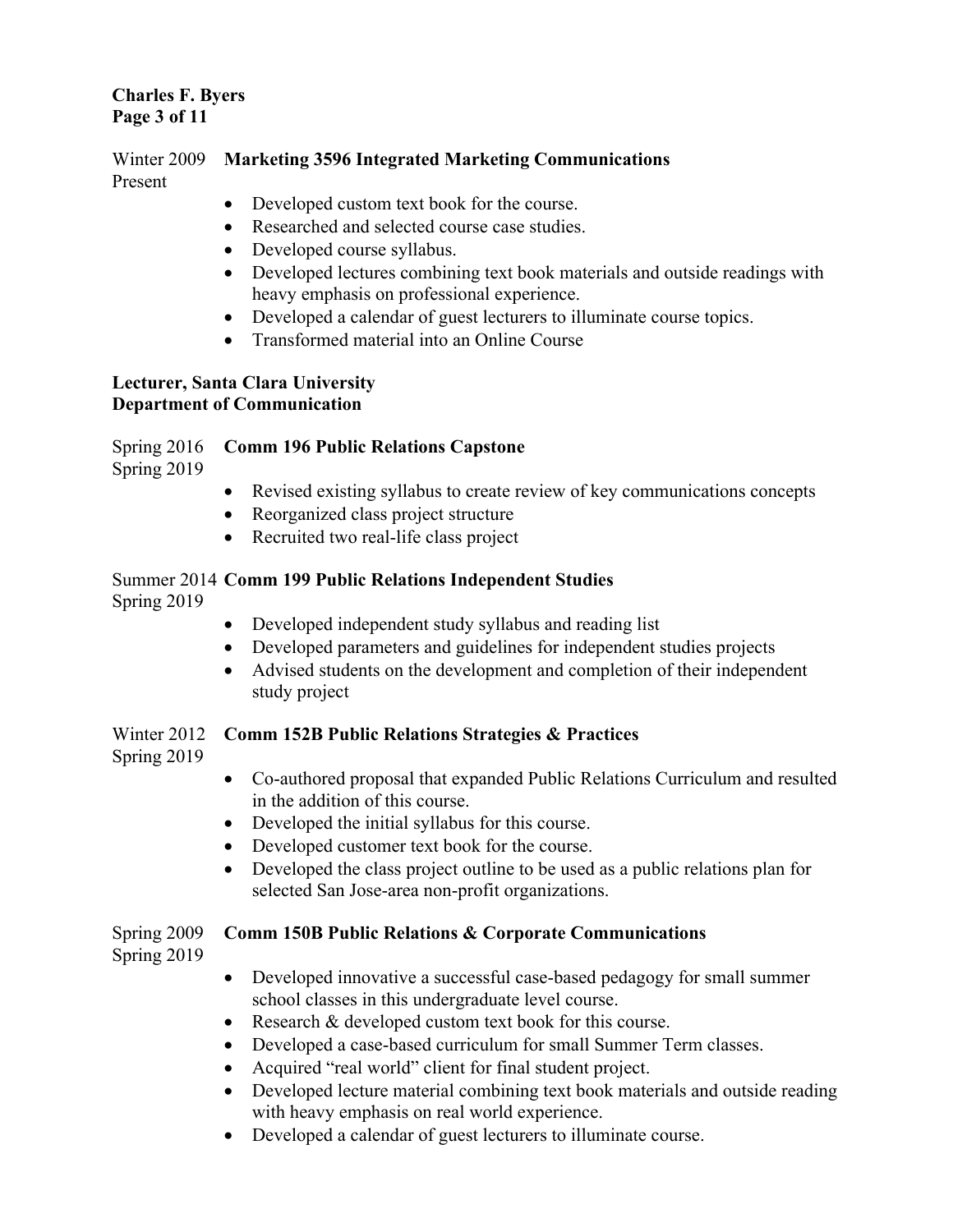**Charles F. Byers Page 4 of 11**

### **Guest Lecturer, Santa Clara University Leavey School of Business and Communication Department**

| 2003<br>2008 | <b>Business-to-Business Marketing</b><br>Professor Buford Barr, Business Practice Module Lecturer                                                                                                                                                                                                                                                                                                                                                                                                    |
|--------------|------------------------------------------------------------------------------------------------------------------------------------------------------------------------------------------------------------------------------------------------------------------------------------------------------------------------------------------------------------------------------------------------------------------------------------------------------------------------------------------------------|
|              | Developed lectures that compared and contrasted the definition, development,<br>$\bullet$<br>and measurement of business market vis-à-vis consumer marketing.<br>Introduced Brand Valuation as a conceptual model for organizing and<br>$\bullet$<br>managing broad-based marketing strategies.                                                                                                                                                                                                      |
| 1993<br>2008 | PR & Corporate Communications Comm150B<br>Professor Buford Barr, Every Fall & Spring Quarter                                                                                                                                                                                                                                                                                                                                                                                                         |
|              | Developed new lecture each quarter based on the most up-to-date global<br>$\bullet$<br>public relations practices and activities.<br>Lectured on a mix of theory and practice accumulated from working in a<br>$\bullet$<br>multi-national and global business environment.<br>Defined and differentiated strategy, tactics and measurement techniques.<br>$\bullet$                                                                                                                                 |
| 1993<br>2008 | <b>Integrated Marketing Communications Mktg 188</b><br>Professor Buford Barr, Minimum Once per Year                                                                                                                                                                                                                                                                                                                                                                                                  |
|              | Developed lectures that encompassed the theory, strategy, development and<br>$\bullet$<br>tactics of communications program that incorporated multiple<br>communications disciplines on a global basis.<br>Introduce the concept of Brand Valuation as an intangible asset as the core<br>$\bullet$<br>concept around which to develop integrated marketing plans.<br>Translated theory into practice, including techniques for program<br>$\bullet$<br>development, implementation and measurement. |
| 2019<br>2018 | <b>CURRICULUM DEVELOPMENT CONTRIBUTIONS</b><br>Master of Science in Market Curriculum & Program Development<br>Committee                                                                                                                                                                                                                                                                                                                                                                             |
|              | Assisted in developing the learning objectives, teaching philosophies and the<br>$\bullet$<br>curriculum for an innovative Online Master of Science in Marketing Program<br>Contributed to the successful development of the course proposal to the<br>$\bullet$<br>Leavey School of Business Graduate Program Committee for the MS<br><b>Marketing Program</b>                                                                                                                                      |

• Contributed to the successful development of the course proposal to the Santa Clara University Academic Affairs committee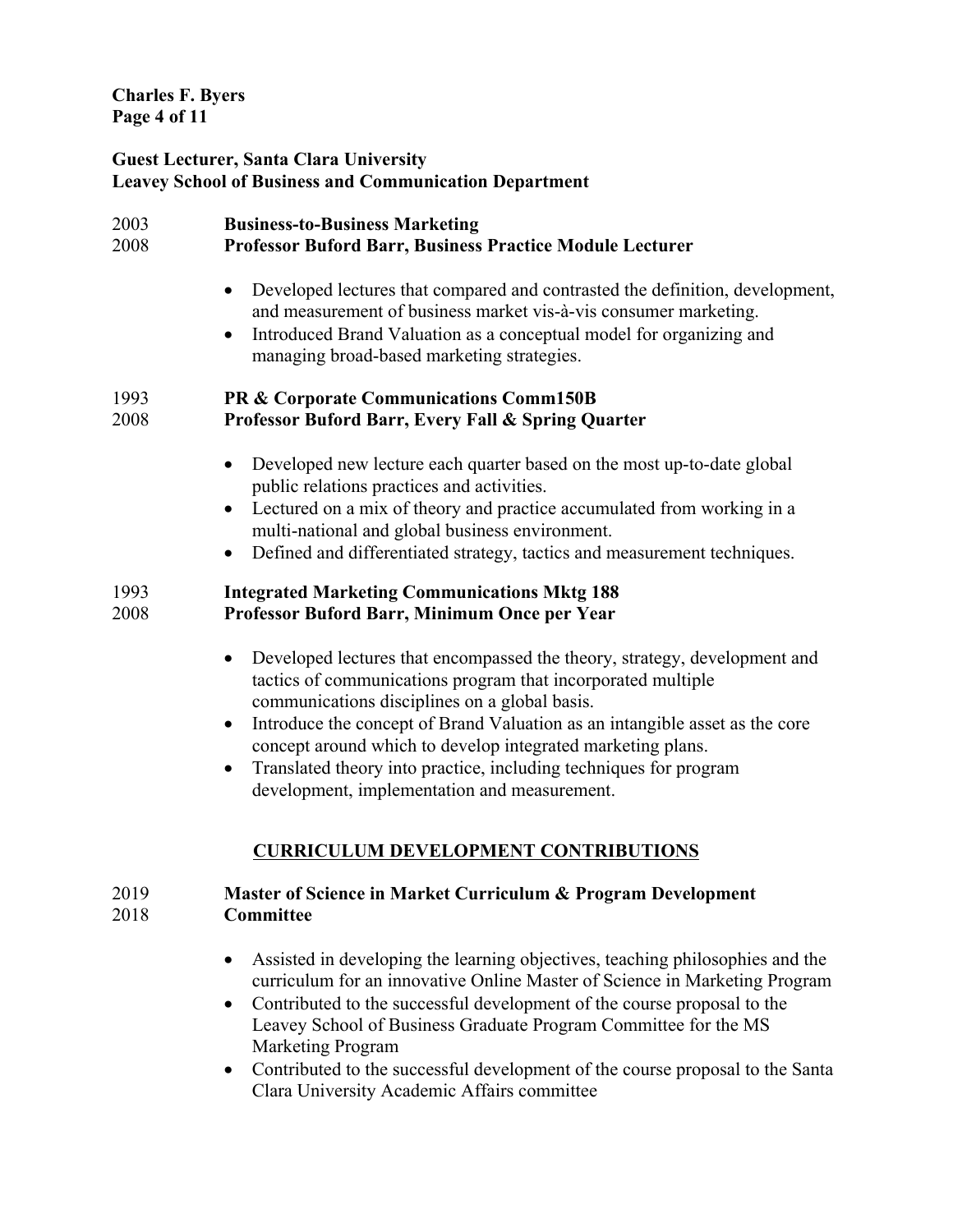### **Charles F. Byers Page 5 of 11**

### 2018 **Certificate of Product Marketing Curriculum & Program Development**  2017 **Committee**

- Assisted in developing the learning objectives, teaching philosophies and the curriculum for an innovative Online Master of Science in Marketing Program
- Contributed to the successful development of the course proposal to the Leavey School of Business Graduate Program Committee for the Product Marketing Certificate Program
- Developed the marketing plan to promote the Product Marketing Certificate program
- Supervised the execution of the Product Marketing Certificate program

# **CORRPORATE TRAINING & EDUCATION**

### 2019 **Integrated Marketing Communications Strategies TSMC San Jose, CA & Hsin-chu, Taiwan**

• Developed and delivered a six-module three work course that focused on developing IMC strategies to the global brand management teams in North America and Taiwan

# 2017 **Certificate in Product Innovation**

### 2019 **Executive Development Center Leavey School of Business Santa Clara University**

- Help conceptualize and develop a new product marketing/product marketing certificate program that targets technically trained professionals who want to transition to marketing careers
- Helped guide two-part concept research
- Helped develop the 40-hour curriculum
- Developed marketing plans and materials that achieved break-even with the first class
- Developed teaching materials for highly-ranked Integrated Marketing Communications and Brand Management Segments that
- Directed internal and external marketing resources that achieved recordsetting digital advertising results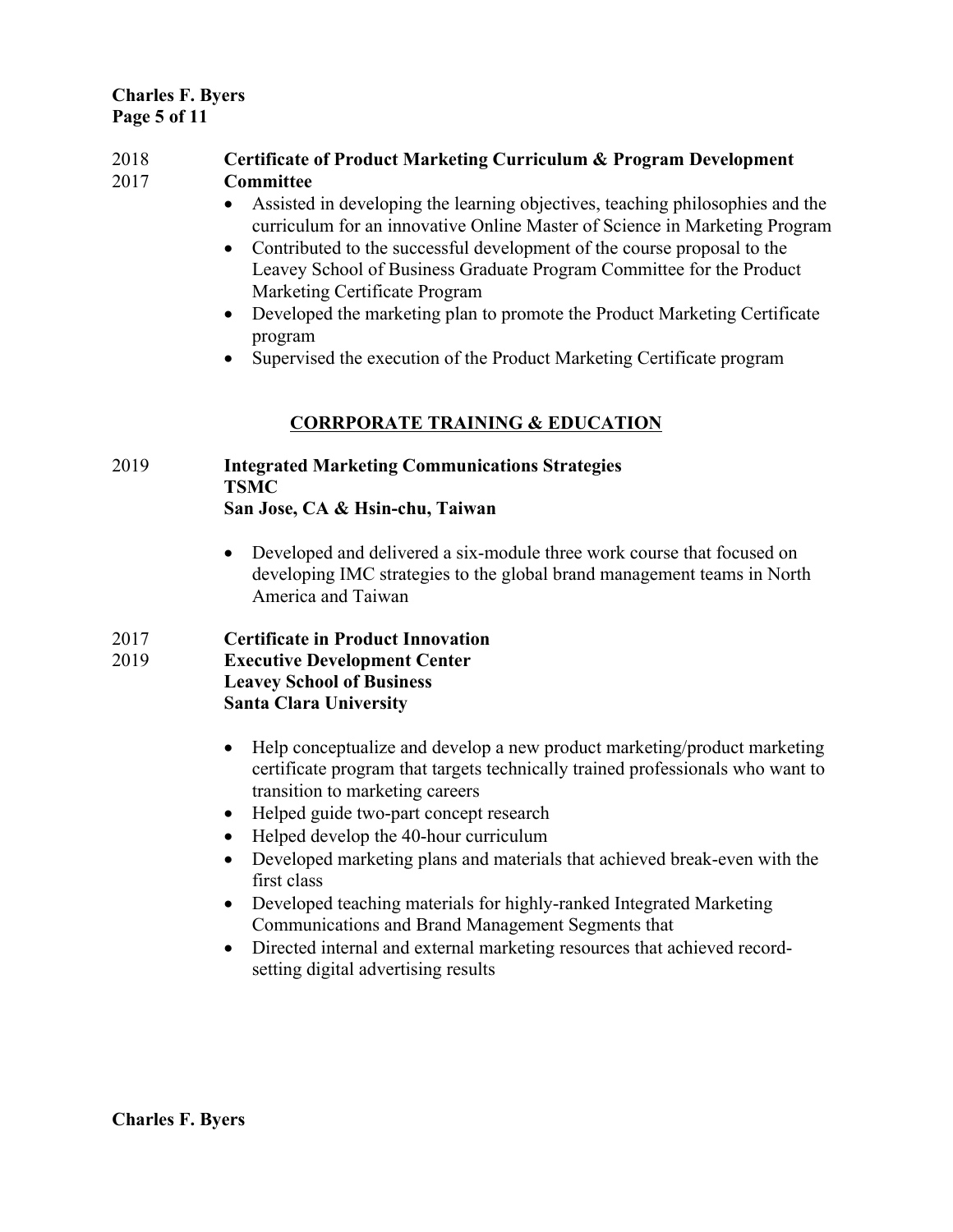| 2017 | <b>Brand Strategy Development Workshop</b><br><b>Silicon Catalyst</b><br>San Jose, CA<br>Develop and deliver a three-hour workshop, including hands-on brand<br>strategy exercise for start-up companies aligned with this technology<br>incubator                                                                                                                                |
|------|-----------------------------------------------------------------------------------------------------------------------------------------------------------------------------------------------------------------------------------------------------------------------------------------------------------------------------------------------------------------------------------|
|      | 2015 & 2014 Technical Writing Improvement Program<br><b>TSMC North America</b><br>San Jose, CA                                                                                                                                                                                                                                                                                    |
|      | Developed a four-part curriculum to improve English writing skills for<br>"English As A Second Language" engineers                                                                                                                                                                                                                                                                |
| 2013 | <b>Oracle Sales Training &amp; Orientation Program</b><br><b>Leavey School of Business</b><br><b>Santa Clara University</b>                                                                                                                                                                                                                                                       |
|      | Developed Principles of Business Writing lecture and exercise<br>$\bullet$<br>Developed Principles of Slide Development lecture and exercises<br>$\bullet$<br>Developed Principles of Business Letter and Email Writing lecture and<br>$\bullet$<br>exercise                                                                                                                      |
| 2013 | <b>Executive Presentation Improvement Program</b><br><b>TSMC North America</b><br>San Jose, CA                                                                                                                                                                                                                                                                                    |
|      | Developed individual assessment protocols to identify content and style<br>$\bullet$<br>strengths and weakness<br>Developed a six-session core program covering both content development and<br>presentation persona skills<br>Developed post-training assessment protocols that evaluated content<br>development and person presentation skill set acquisition and demonstration |
| 2012 | <b>Writing Skills Workshop</b><br><b>TSMC</b><br>San Jose, CA and Hsin-Chu, Taiwan                                                                                                                                                                                                                                                                                                |
|      | Developed 12-session syllabus to improve public relations, speech,<br>advertising and collateral writing skills.<br>Developed writing exercises to reinforce lecture materials.<br>Deliver lecture through video-based medium.                                                                                                                                                    |

# **Charles F. Byers**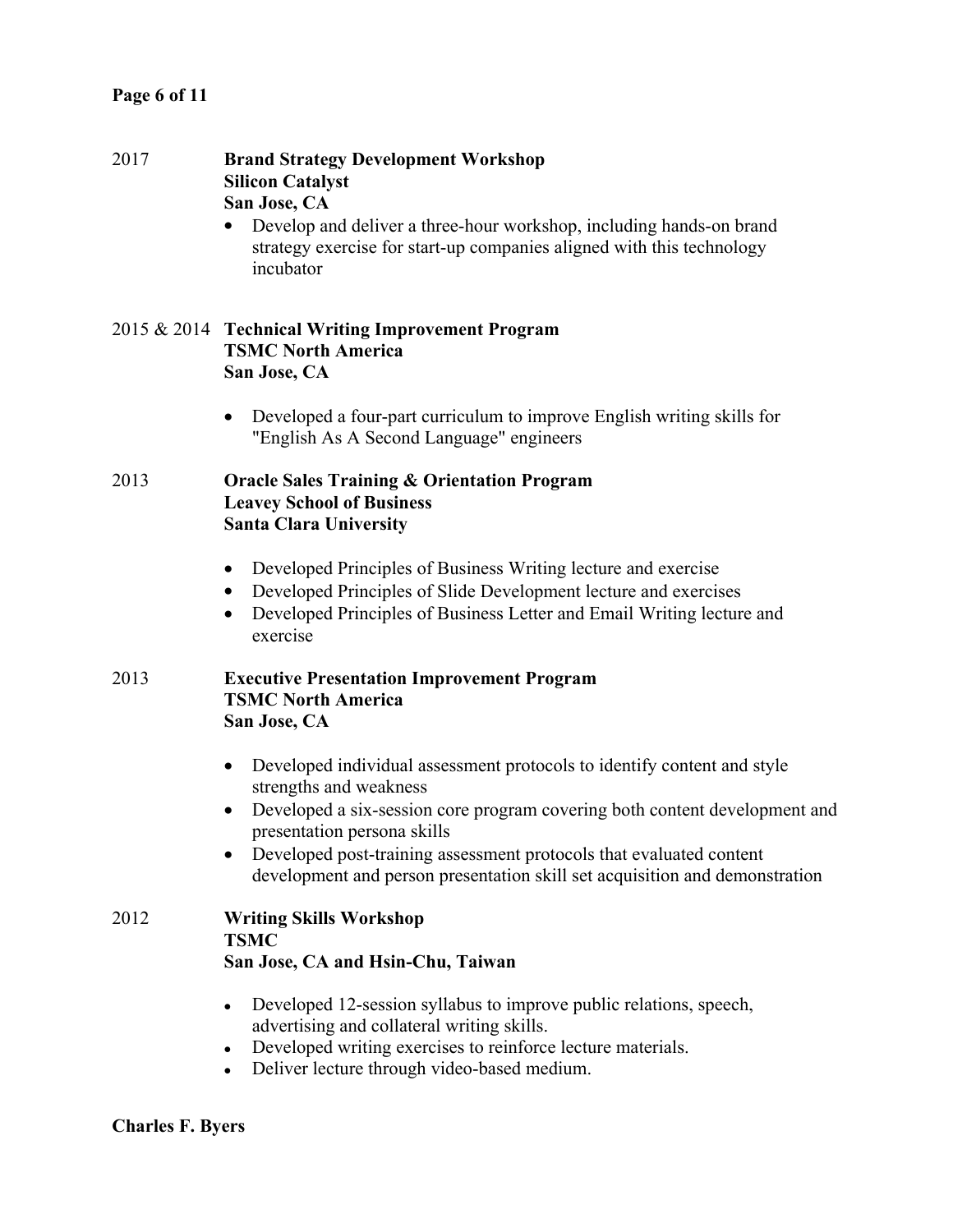| 2010 | <b>Marketing for Account Management Executives</b><br><b>TSMC</b><br>San Jose, CA and Hsin-Chu, Taiwan                                                                                                                                                                                                            |
|------|-------------------------------------------------------------------------------------------------------------------------------------------------------------------------------------------------------------------------------------------------------------------------------------------------------------------|
|      | Developed half-day lecture and exercise for technically-trained sales<br>$\bullet$<br>executives. Average class size of 50 individuals.<br>Developed and facilitated relationship definition exercise that repositioned the<br>$\bullet$<br>sales-customer dialog.                                                |
| 2010 | <b>Principles of Positioning</b><br><b>TSMC</b><br>San Jose, CA                                                                                                                                                                                                                                                   |
|      | Developed tailored half-day lecture and exercise as it applied to positioning<br>$\bullet$<br>deep technology services to highly trained technical audience.<br>Developed and facilitated group exercise that helped position new technology<br>$\bullet$<br>capabilities to the company's North American market. |
| 2010 | <b>Marketing for Engineers</b><br><b>Mentor Graphics</b><br><b>Wilsonville, OR</b>                                                                                                                                                                                                                                |
|      | Developed full-day course on marketing for Electronic Design Automation<br>$\bullet$<br>Company's Engineering Department.<br>Develop and facilitated internal positioning exercise that upgraded perceptions<br>$\bullet$<br>of the organization's capabilities.                                                  |
| 2007 | <b>Taiwan Semiconductor Manufacturing Company</b><br><b>Market Program Development</b><br>Hsin-Chu, Taiwan                                                                                                                                                                                                        |
|      | Half-day curriculum on the theory, principals and elements involved in the<br>$\bullet$<br>development of successful semiconductor-specific marketing plans.<br>Develop a practice case history to transfer the application of marketing theory<br>$\bullet$<br>and principals to a real-world business problem.  |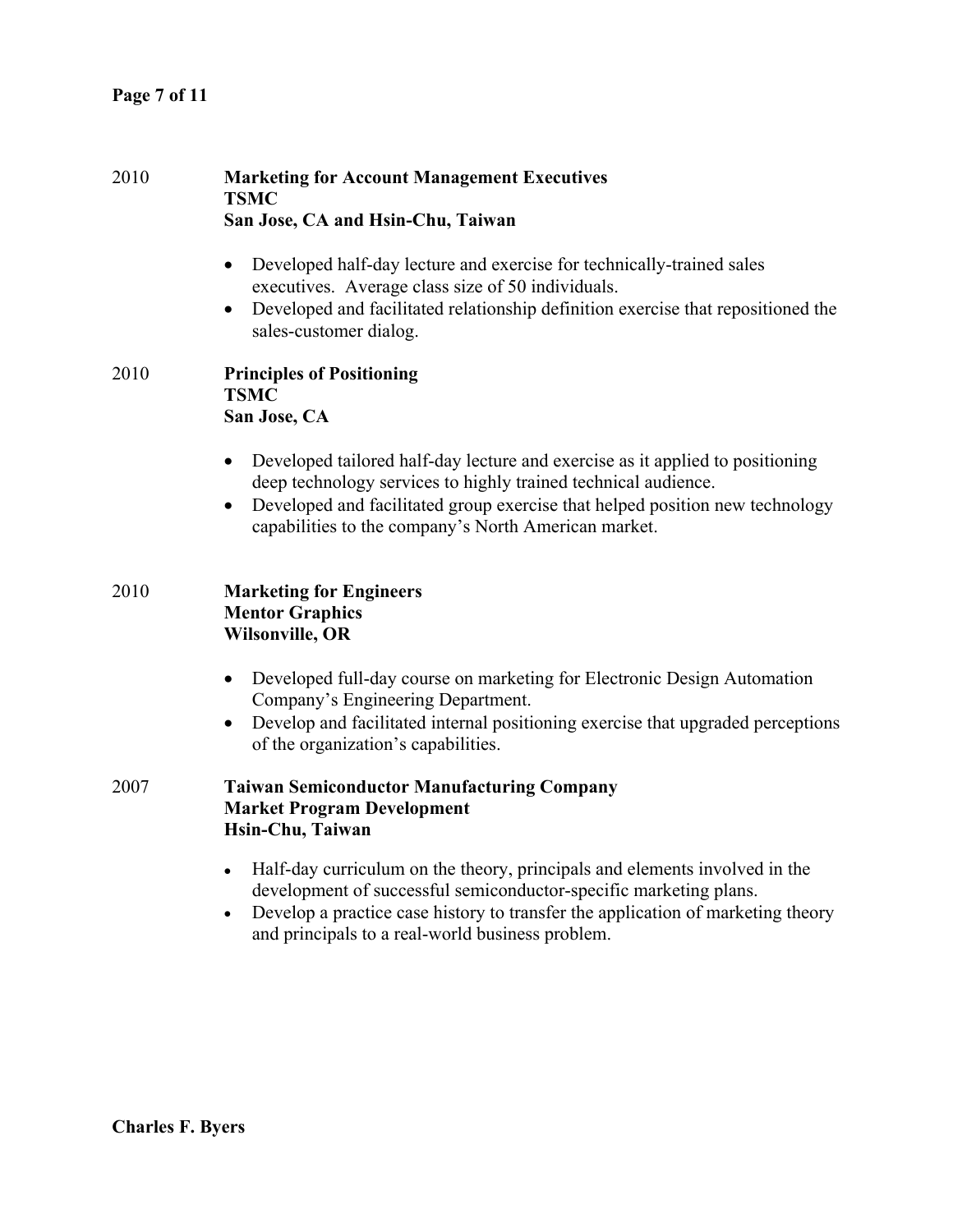| 2003<br>Present | <b>Venture Capitalist Forum</b><br><b>Annual Event in San Jose, CA, Multiple Europe Locations</b>                                                                                                                                                                                                                                                                                                                                                                                                                                                                                                                                                                                                                                                                                                     |
|-----------------|-------------------------------------------------------------------------------------------------------------------------------------------------------------------------------------------------------------------------------------------------------------------------------------------------------------------------------------------------------------------------------------------------------------------------------------------------------------------------------------------------------------------------------------------------------------------------------------------------------------------------------------------------------------------------------------------------------------------------------------------------------------------------------------------------------|
|                 | Survey, analyze, and develop a half day curriculum that covers technical and<br>$\bullet$<br>business practices for a specialized financial class of around 100.<br>Develop curriculum in collaboration with a cross-functional, cross-cultural,<br>$\bullet$<br>business, marketing, finance, technical and communications teams.<br>Edit and produce lecture, presentation and learning materials.<br>$\bullet$<br>Evaluate and assess the overall value of materials and lectures through a<br>$\bullet$<br>comprehensive attendee survey and statistical analysis.                                                                                                                                                                                                                                |
| 1999<br>2009    | <b>Marketing Communications Principals</b><br>Hsin-Chu, Taiwan                                                                                                                                                                                                                                                                                                                                                                                                                                                                                                                                                                                                                                                                                                                                        |
|                 | Annual lecture on marketing communications principals and practices to an<br>$\bullet$<br>average class of 100 individuals in a cross-functional, cross-cultural<br>environment                                                                                                                                                                                                                                                                                                                                                                                                                                                                                                                                                                                                                       |
| 1999<br>Present | <b>Global Technology Symposia</b><br>Multiple annual locations in China, Europe, Korea, and North America &<br><b>Taiwan</b><br>Developed training and marketing goals, objectives and strategies.<br>$\bullet$<br>Annual training at 10 different global locations attended by more than 3,000<br>technology, marketing and operations executives.<br>Develop the curriculum in collaboration with cross-functional, cross-cultural<br>$\bullet$<br>training, marketing, technical and communications teams.<br>Edit and produce lecture, presentations and learning materials for up to 10<br>$\bullet$<br>different sessions at each location.<br>Evaluate and assess the overall value of materials and lectures through a<br>$\bullet$<br>comprehensive attendee survey and statistical analysis |
|                 | <b>RESEARCH PAPERS</b>                                                                                                                                                                                                                                                                                                                                                                                                                                                                                                                                                                                                                                                                                                                                                                                |
|                 | "A Comparative Study of Two Public Relations Programs Conducted in the<br><b>Third Ohio Congressional District"</b>                                                                                                                                                                                                                                                                                                                                                                                                                                                                                                                                                                                                                                                                                   |

**"Association between Voter Political Activity and Media Used for Presidential Campaign News"**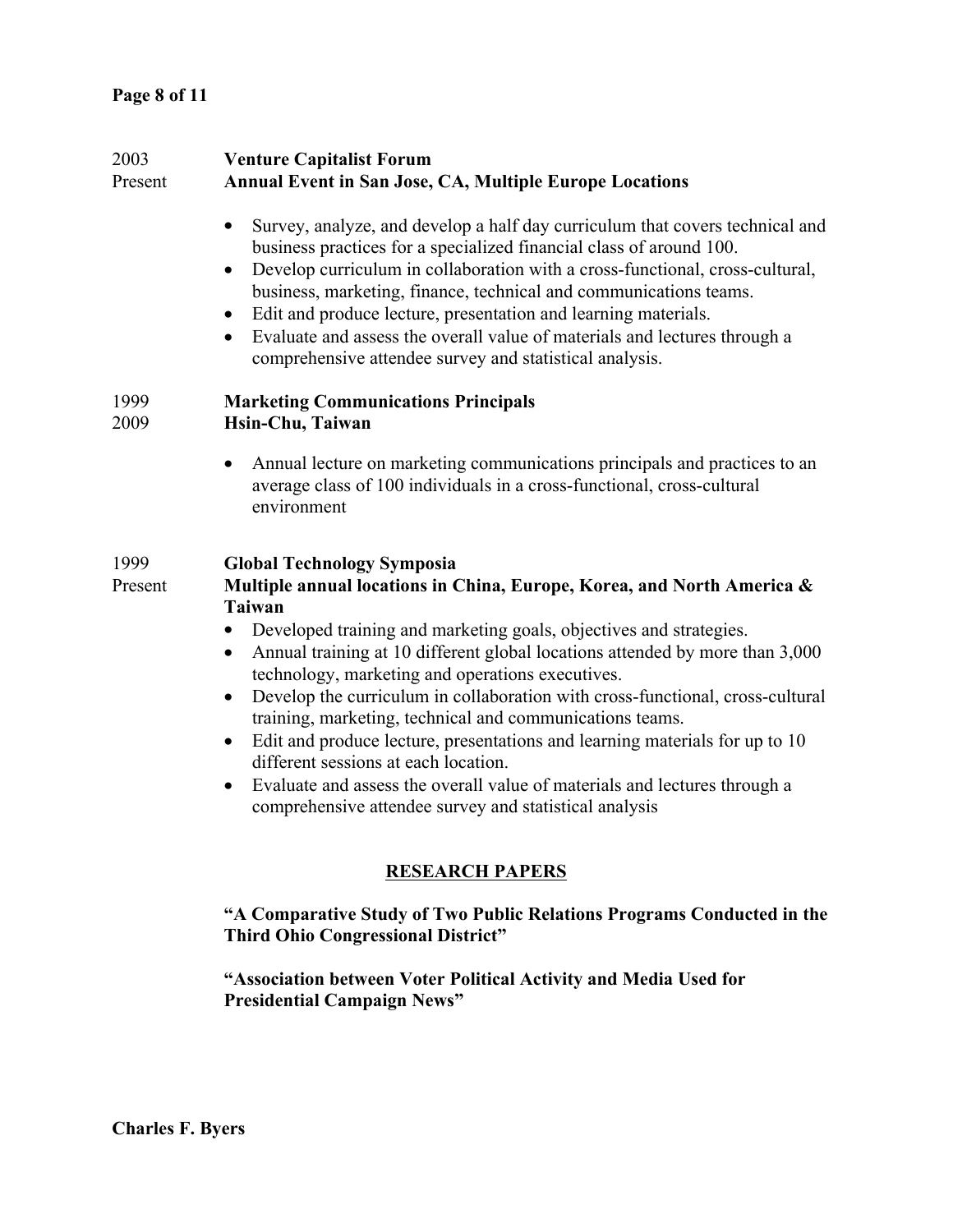### **PROFESSIONAL AWARDS**

PRSA Silver Anvil (2) -- Marketing Public Relations & Crisis Management IABC Golden Quill – Crisis Management

Gold ADDY (1) and Silver ADDY (3) Awards - Consumer & Business Advertising PRSA Compass Award (2) -- Marketing Public Relations & Crisis Management Chicago Publicity Club Golden Trumpet -- Marketing Public Relations

### **PROFESSONAL SOCIETY, ASSOCIATION & CIVIC ACTIVITIES**

Birthright San Jose - Chairman of the Board of Directors, Member of the Board of **Directors** Silicon Valley Education Foundation - Member, Marketing Task Force SOI Consortium – Founding Member, Marketing Committee Fabless Semiconductor Association – Founding Program Chair Silicon Valley Chapter PRSA -- President, Vice President, Director; Silicon Valley Red Cross -- Chairman, Marketing Task Force LA Chapter, PRSA -- Technology Section Chair, PRSSA Advisor Atlanta Peach Bowl -- Steering Committee, West Coast Scout Atlanta Chamber of Commerce -- Communications Committee Chairman Atlanta United Way -- Communications Chairman

# **PROFESSIONAL EXPERIENCE**

### 2009 **Business Practicum/Pivot Point Brands**, Gilroy, CA – Managing Director

Present *Drive corporate learning, marketing, brand and business development programs for b2b and deep technology companies.* 

- Develop full day and partial day marketing training curriculum for a variety of technology companies.
- Develop full-year corporate learning curriculums for two leading technology companies.
- Develop and implement global integrated marketing communications plans for multiple segment-leading technology companies.
- Develop brand strategy and message platform for innovative Scotland-based EDA Company
- Develop brand strategy and message platform for UK-based semiconductor IP company
- Conduct segment market research study for Taiwan-based ASIC semiconductor company
- Developed brand strategy that created new market category for mature Assembly and Test company
- Developed message platform for newly-formed IoT services group for a mature Assembly and Test Company

### **Charles F. Byers**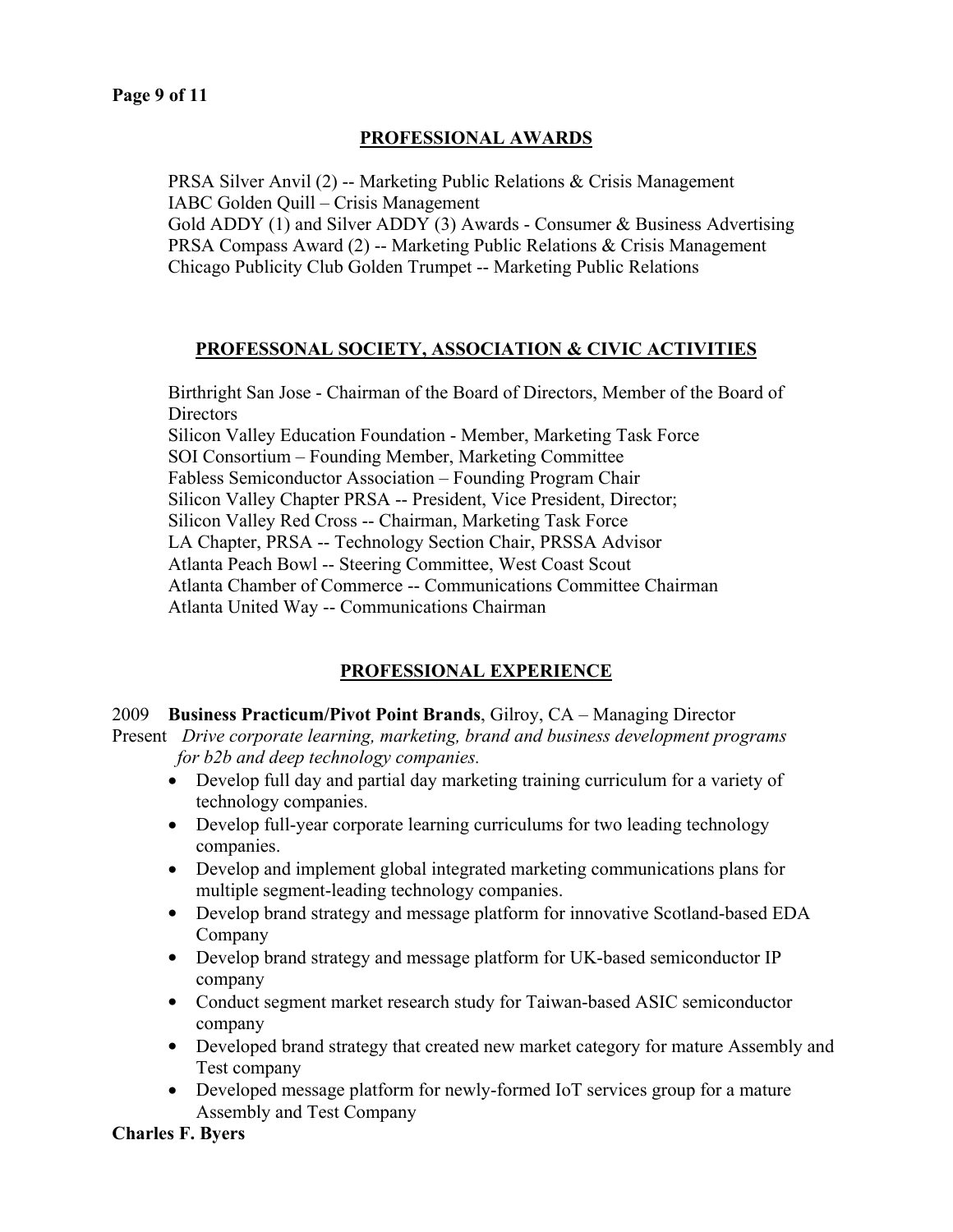### **Page 10 of 11**

### 1998 **Taiwan Semiconductor Manufacturing Company,** San Jose, CA – Director,

2009 Worldwide Brand Management – *Define, increase and measure TSMC's brand equity through internal and external programs encompassing brand research, advertising, public relations, the web, collateral, trade shows, events and investor communications.* 

- Developed a top 25 global brand valued at \$11.9 billion.
- Brand credited with sustaining a 33% average selling price premium.
- Built global communications group of 15 worldwide direct and indirect reports.
- Increased brand equity by 30% on a flat budget.
- Defined the company's brand and communications ROI process.
- Developed and aligned internal, marketing and investor communications strategies.
- Counseled senior management on all strategic communications and brand issues.
- Global PR strategy generated five times more coverage than the competition.
- Developed company's first global communications policies & procedures.

### 1995 **ACTEL CORPORATION,** Sunnyvale, CA - Marketing Communications Manager

- 1998 *Global responsibility for advertising, pr, distributor, and investor communications.* 
	- Successfully positioned "me too" FPGA product as an entirely new product category.
	- Developed the first marketing communications programs in five Pan Asia markets. .
	- Quadrupled press coverage; significantly strengthened press/analysts relations.
	- Developed and implemented successful ad and pr agency selection criteria.

### 1992 **HAYES PUBLIC RELATIONS,** San Jose, CA - Vice President

- 1995 *P&L, staffing, and new business responsibilities. Managed successful marketing public relations and IR programs in the semiconductor and communications industries.*
	- Tripled billings, doubled staff and managed the firm's most profitable business unit.
	- Repositioned old-line hardware company into a network security leader.
	- Introduced industry's first wireless bridge.
	- Developed and implemented first IR program for analog semiconductor company.

### 1991 **KALMAN COMMUNICATIONS,** Los Angeles, CA - Director, Client Services

- 1992 *Directed client PR programs in networking, PC storage and PC peripheral markets.* 
	- Successfully introduced a new laptop mouse device.
	- Rolled out some first PC-based commercial clip software.
	- Repositioned historic typography company into pre-press leader.

### 1985 **CAMP-BYERS PUBLIC RELATIONS,** Atlanta, GA - President

- 1991 *Planned and executed programs in the international arts, consumer, financial services, and business-to-business markets.*
	- Developed one of the Southeast's first technology focused agencies.
	- Serviced mid-sized and start-up regional clients.